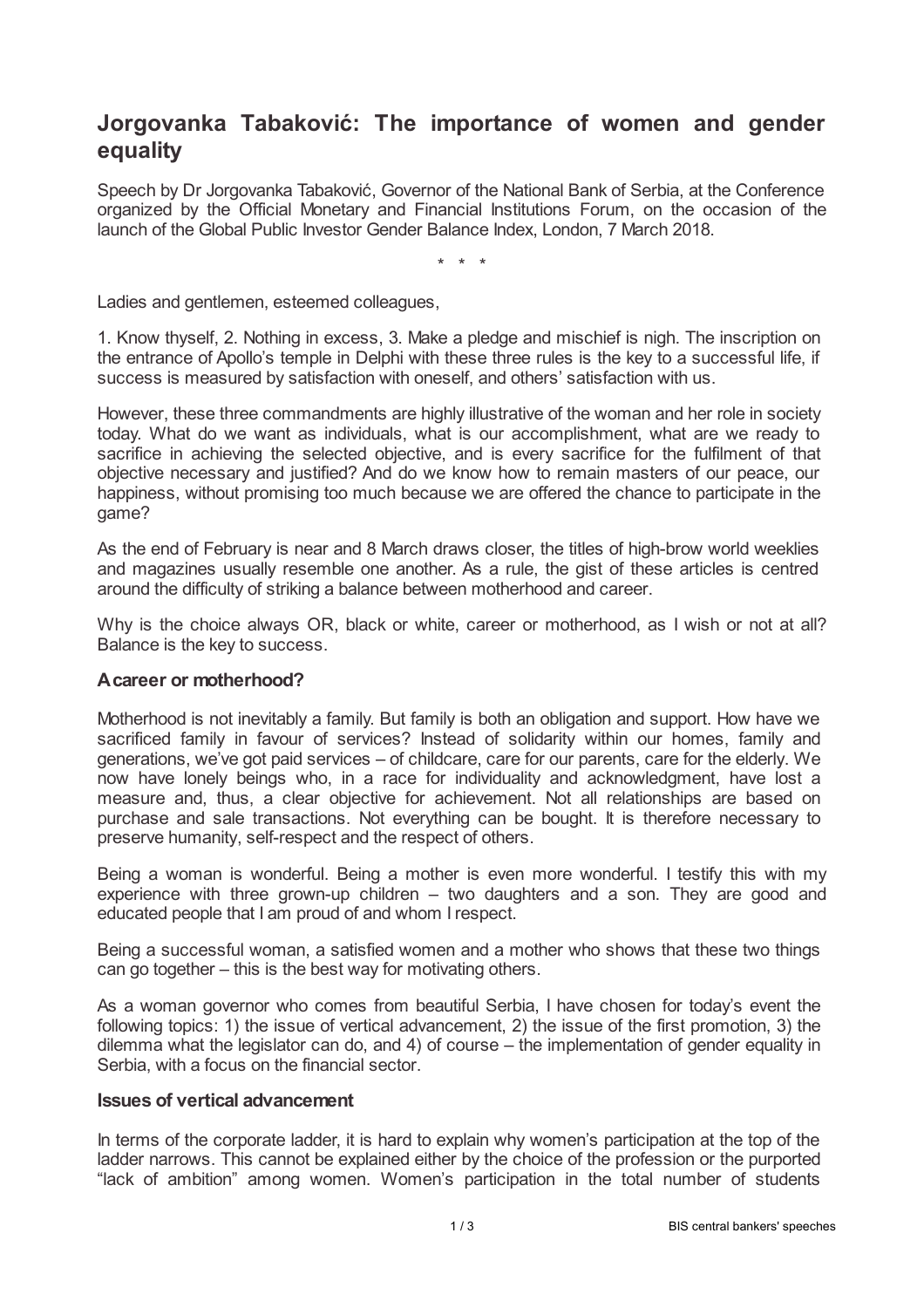graduating from management colleges is increasingly higher each year. However, the number of women in managerial positions does not follow this rate. The situation in Serbia is similar. More girls graduate from universities than their male colleagues. More women complete PhD studies than their male colleagues. Still, this does not influence too much the increase in the number of women on the vertical corporate ladder.

## **Issue of the first promotion**

What is the reason for this? In the past, there was a belief that women are simply not determined in asking for promotion, but this seems not be the case any longer. For instance, the research carried out by the McKinsey consulting firm in 2016 shows that women equally request promotion as their male colleagues. The research also shows that women get promoted at an equal pace as men from the medium and senior management. However, the advancement at lower positions is much more commonplace among men. One of the reasons may be the fact that employers are less motivated to appoint to managerial positions women who are in such a life phase when it is likely that they will go on maternity leave and have small children.

One of the reasons explaining this pattern also lies in the imbalance in terms of understanding family responsibilities. Although men today assume more obligations in relation to the upbringing of children than was the case with their fathers, research confirms that they usually overestimate their share in caring about children. It also seems that they underestimate the consequences of the care about children for the careers of their female partners. Still today, fathers who participate in raising their children by changing nappies and driving children to school – are rare.

What can the legislator do? Offer a chance, but the chance should be used. A person should believe that the chance is not only a dead letter, a quota. Evidence is needed that the chance is real. But these are only successful examples. Examples at all levels. Because society is led by the best, but society also needs the average ones whom we must promote.

Let us not forget that official state policies also play a role in the division of responsibilities of both parents. It is not only that state policies aim to equalise the cost of labour for men and women. They can affect, often indirectly, the companies' decisions on who to promote more or more frequently.

In Serbia, the state guarantees a year of paid maternity leave for the first and second child. The leave can be used either by the mother or the father. For the third and fourth child, this period is two years.

Unfortunately, sometimes policies that seem neutral at first sight in fact widen the gap between men and women. For instance, some universities introduce the possibility for men to go on maternity leave. Some men use such leave to write books and carry out research, and not to look after the baby. In this way, they ensure advantage over other colleagues. I do not wish to generalise, I'm just giving examples.

## **What is the situation in Serbia?**

From a legal perspective, citizens of Serbia enjoy gender equality guaranteed by the Constitution. Through generations, a lot has been done to raise social awareness about the fact that there are no special women's rights, but the obligation of society and each individual to consistently respect the BASIC human rights.

In Serbia, women make up 56% of students who enrol in universities, and as much as 58% of those who graduate. Women take a lead in PhD studies as well, whereby they have an educational advantage over men in Serbia.